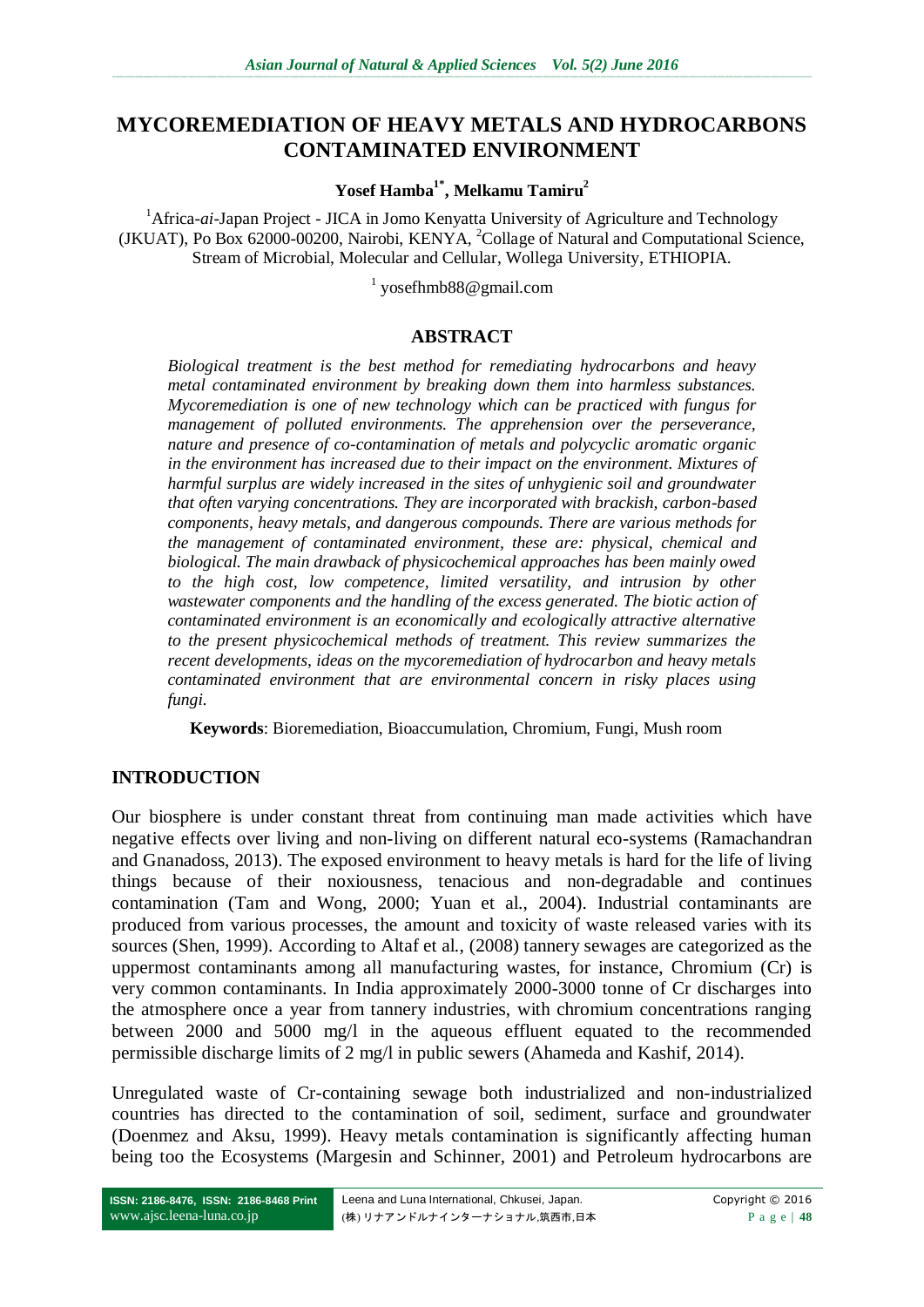mostly influencing due to the core sources of the energy, rapid industrialization, population growth and complete disregard for the environmental health. The population explosion in the world has brought unexpected soil and water pollution (Ricciardi, 1998) with the applications of new technology. However, it might be hard to have appropriate condition for life with the current and predicted trend of environmental pollution, if precise management is not applied (Kumar et al., 2011). The ultimate solution for pollution abatement is bioremediation which is the most efficient strategy to manage and recover the contaminated environment (Ahemad and Khan, 2011).

Biological remediation is the process of using living things (yeasts, fungi and bacteria) to depollute hazardous compounds (Vidali, 2001; Busetti, 2005; Strong and Burgess, 2008) and processed by microbial enzymatic actions to degrade the contaminants (Philip and Atlas, 2005 and Owabor et al, 2010). Though, characteristics, physical, chemical and environmental conditions; the component of the microorganisms' command the entire microbial degradation process (Oleszczuk and Baran, 2003).The merit of this technology is it uses relatively low cost, low-technology techniques (Abioye, 2011 and Sharma, 2012) and permanent solution as a result of complete mineralization of the pollutants (Perelo, 2010). It incorporates biostimulation, bio-augmentation, bioaccumulation, bio-sorption, phytoremediation and rhizoremediation (Busetti, 2005; Rani et al., 2009; Zolgharnein et al., 2010; Akpoveta and Osakwe, 2010; Sharma, 2012).

Cadmium and Lead are not readily absorbed by microorganisms (Vidali, 2001); however, they can transfer the pollutants to another medium thus minimal exposure for living things (Gadd and White, 1993; Okoh and Trejo-Hernandez, 2006). Microorganisms can act on heavy metals by bio-sorption, bioleaching, bio-mineralization, intracellular accumulation, and redox-reactions (Nies, 1999; Lloyd, 2002; and Lloyd et al. 2005).

Heavy metals enter the environment by natural and anthropogenic means that includes: natural weathering of the earth's crust, mining, soil destruction, industrial expulsion, city overflow, sewages, and pesticide applications to plants and air pollution fallout (Ming-Ho, 2005). Large quantities of petroleum oils and petroleum products enter marine and terrestrial environments, causing serious long-term concern regarding all forms of life and natural resources. Petroleum hydrocarbons can enter the environment frequently and in large volumes via seepage from natural deposits that leads to the appearance of petroleum oil in marine environments, production, storage, and transportation, which involves a significant potential for the accidental release of petroleum hydrocarbons (Harbhajan, 2006). Petroleum and its product derived from petroleum used for different role in the life. Petroleum constitute the main source of energy for industry in and daily life, employed as a raw material in various products, such as cosmetics, paints, and plastics (Harayama et al., 1999).

## **Impacts of Hydrocarbons and Heavy Metals**

Environmental contamination poses serious environmental hazards, including surface and groundwater impurity, and dangers to human health and safety (Balasubramaniam et al., 2007). Environmental contamination by heavy metals and hydrocarbons is consequently the most critical environmental problems as it poses significant impacts to the human health as well as the ecosystems (Adams et al., 2014). Intensification of agriculture and manufacturing industries has resulted in increased release of a wide range of contaminant compounds to the environment accordingly enforced for excess loading of hazardous waste has led to lack of clean water and turbulences of soil thus restricting crop production (Kamaludeen et al.,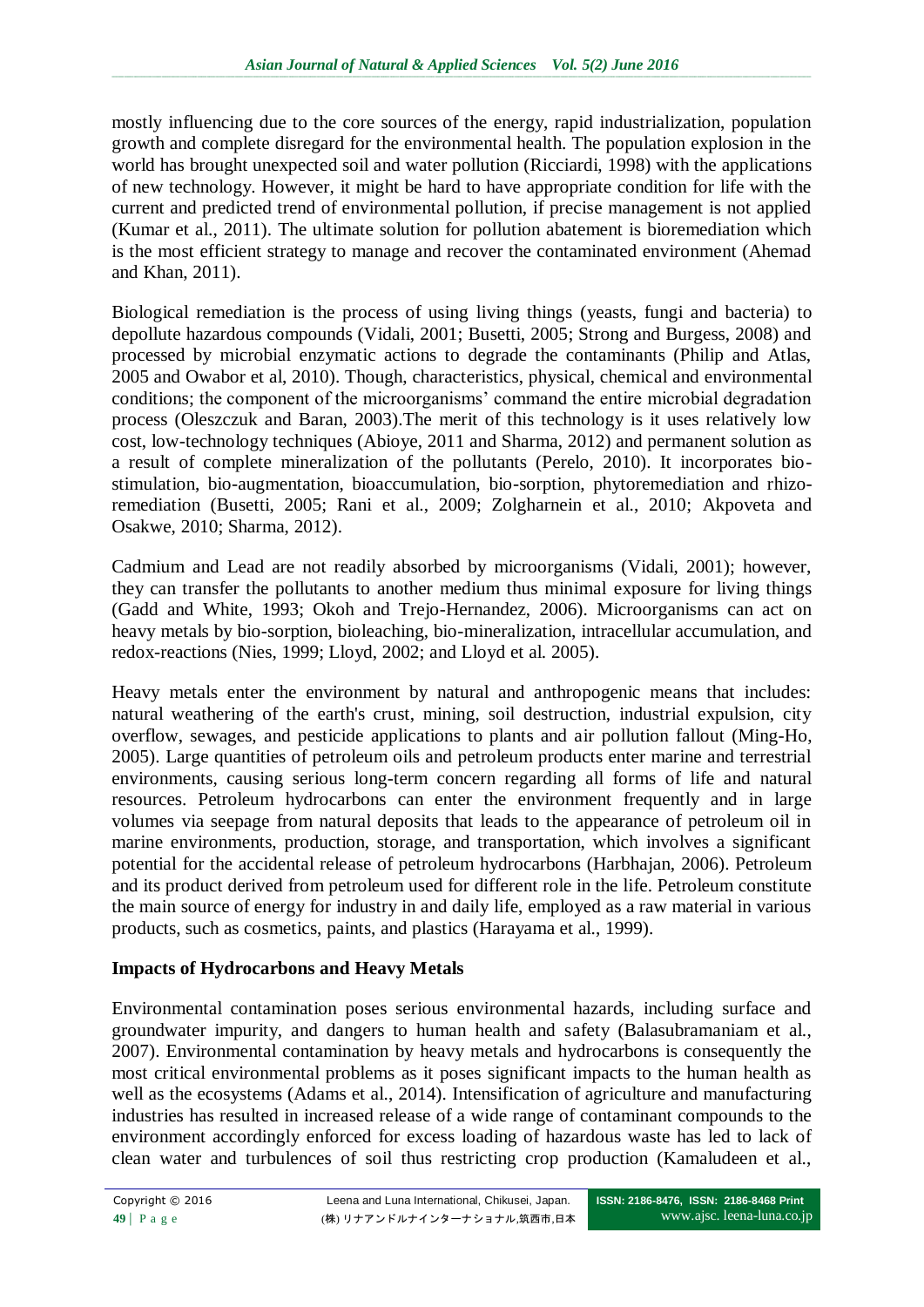2003). Hydrocarbon that leaks in the form of petroleum products in to the environment and heavy metals from different sources have devastating effects on the biota of an environment through the food webs (Gibson and Parales, 2000).

Petroleum like all fossil fuels primarily consists of a complex mixture of molecules called hydrocarbons which are extremely poisonous to many organisms, including humans (Alexander, 1994). Oil tumbles and oil waste liquidated into the soils from different sources (refineries, factories or shipping contain venomous compounds) can be constitutes potential danger to plants and animals. According to the report of Clemente et al. (2001) hydrocarbon contamination of the air, soil, freshwater (surface water and groundwater) especially by PAHs (Polycyclic aromatic hydrocarbons/polyromantic hydrocarbons) has drawn public concerns because many PAHs are toxic, mutagenic, and carcinogenic. Some heavy metals are also dangerous to health or to the environment (e.g. mercury, cadmium, lead, chromium). They may cause corrosion (e.g. zinc, lead); some are harmful in other ways, for instance: arsenic may pollute catalysts (Thenmozhi, 2013). Some of these elements are actually necessary for humans in minute amounts (cobalt, copper, chromium, manganese, nickel) while others are carcinogenic, affecting, among others, the central nervous system (manganese, mercury, lead, arsenic), skin, bones, or teeth (nickel, cadmium, copper, chromium) (Abioye, 2011).

In the same to the heavy metal (mercury, lead, cadmium, copper), prolonged exposure to high oil concentration may cause the development of liver or kidney disease, possible damage to the bone marrow, and an increased risk of cancer (Lloyd. and Cackette, 2001 and Mishra, et al., 2001). Even though toxicity and the resulting threat to human health of any toxins are, of course, a function of concentration, it is well-known that chronic exposure to heavy metals and metalloids at relatively low levels can cause adverse effects (Castro and Méndez, 2008). According to Peterson the assessment of human exposure to contaminant chemicals in the environment can be measured by two major methods, each based on different data profiles, thus permitting the verification and validation of the information. The first approach involves environmental monitoring. That means, determining the chemical concentration scenario while the second methodology is based on estimations of exposure through the use of biomarkers (Peterson, 2007).

Though some heavy metals (Cu, Zn, Cr, Ni and Fe) are essential for the growth of microorganisms in trace amounts but they are toxic at high concentrations. Their addition in soil has been known to inhibit soil respiration, nitrogen mineralization and nitrification (Sobolev and Begonia, 2008). Heavy metals have also been implicated in the reduction of degradation of vegetable materials and can potentially limit the biodegradation of organic contaminants in the environment (Atagana, 2010)

## **Mycoremediation of Heavy Metals and Hydrocarbons**

Mycoremediation is a process of using fungi to return an environment (usually soil) contaminated by pollutants to a less contaminated state (Asiriuwa et al., 2013). This new technology held promise for removing heavy metals and hydrocarbon contaminants from the land by channeling them to the fruit bodies for removal (Barbara, et al., 2010 and Okhuoya, 2011). Fungi are a diverse group of organisms and are ubiquitous in the environment. They have contributed a lot toward shaping human welfare since the beginning of civilization with their involvement ranges from natural ecology to industrial use.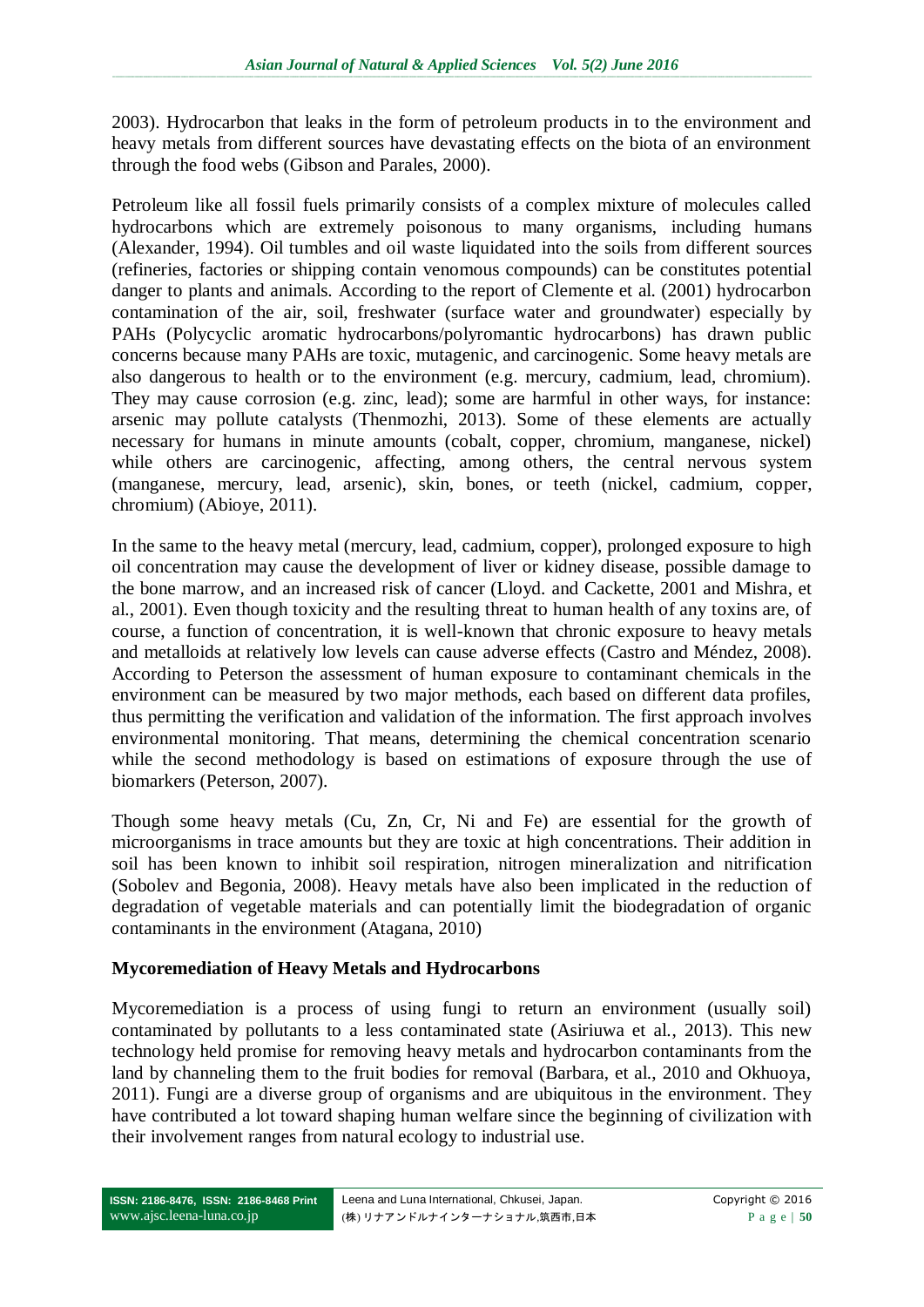Fungi are one of nature's most adaptable organisms in their structure, metabolism, ecology, and genomics. They are capable to grow under environmental conditions of stress; for instance: environment with low pH values, poor in nutrients and with low water activity. One of the primary roles of fungi in the ecosystem is decomposition, which is performed by the mycelium (Lawton and Jones, 1995) that mycelium conceals extracellular enzymes and acids that breakdown lignin and cellulose, the two main building blocks of plant fiber.

The key to mycoremedation is determining the right fungi species to target a specific pollutant (Harbhajan, 2006). It was evaluated as a waste management approach for Chromated copper arsenate (CCA) and Alkaline copper quaternary (ACQ)-treated wood waste using wood degeneration fungi that are major degraders of lignocellulose (Lamar et al. 1994). Fungi are the major degraders of the lignocellulose and hemicellulose components of woody biomass on the forest floor and wood structures. Wood decay fungi secrete enzymes and metabolites that degrade environmental contaminants. Mycoremediation is a cost effective technique, a natural process and does not usually produce toxic by-products and a permanent solution as a result of complete mineralization of the contaminants in the environment (Barbara, et al., 2010 and Thenmozhi, et al., 2013).

Fungi have proven to modify soil permeability and soil ion exchange and to detoxify contaminated environment. They have also demonstrated the removal of metals, degradation and mineralization of phenols and chlorinated phenolic compounds, petroleum hydrocarbons, polycyclic aromatic hydrocarbons, polychlorinated biphenyls, chlorinated insecticides and pesticides, dyes, biopolymers, and other substances in various matrices (Lloyd, 2002). The fungal mycelia have an additive advantage over single cell organisms by solubilizing the insoluble substrates through producing extracellular enzymes. Normally, fungi are capable of influencing metal transformation in several types of media such as industrial wastes, low grade ores and metal bearing minerals (Gadd, 2001). They have the ability to mineralize, release, and store various elements and ions and accumulate toxic materials (Irwin, 1996).

Many hydrocarbon-contaminated environments are characterized by low or elevated temperatures, acidic or alkaline pH, high salt concentrations, and high pressure (Margesin and Schinner, 2001). The extent of hydrocarbon biodegradation by bacteria, yeasts, and fungi is a function of the ecosystem and local environmental conditions. Bacteria and yeasts are predominant hydrocarbon degraders in the aquatic ecosystems, while fungi and bacteria are the main degraders in soil environments. White rot fungi are increasingly investigated and used in bioremediation because of their ability to degrade an extremely diverse range of very persistent or toxic environmental pollutants (Barr and Aust, 1994). They have been applied for biotransformation of pesticides, degradation of petroleum hydrocarbons and *lignocellulolytic* wastes in the pulp and paper industry (Adenipekun and Lawal, 2012). Yateem et al. (1998) reported that three white-rot fungi: *Phanerochaete chrysosporium, Pleurotus ostreatus, and Coriolus versicolor* were shown to have the ability to degrade oil in contaminated soil. The white-rot fungi are also efficient in polyethylene-degradation (Iiyoshi et al., 1997). *Schizopora paradoxa KUC8140* is a white rot wood degrader which has been reported as the tolerance of heavy metals and polycyclic aromatic hydrocarbons and dye decolorization activity make this strain a potential candidate for mycoremedation commonly found in Korea (Min et al. 2015).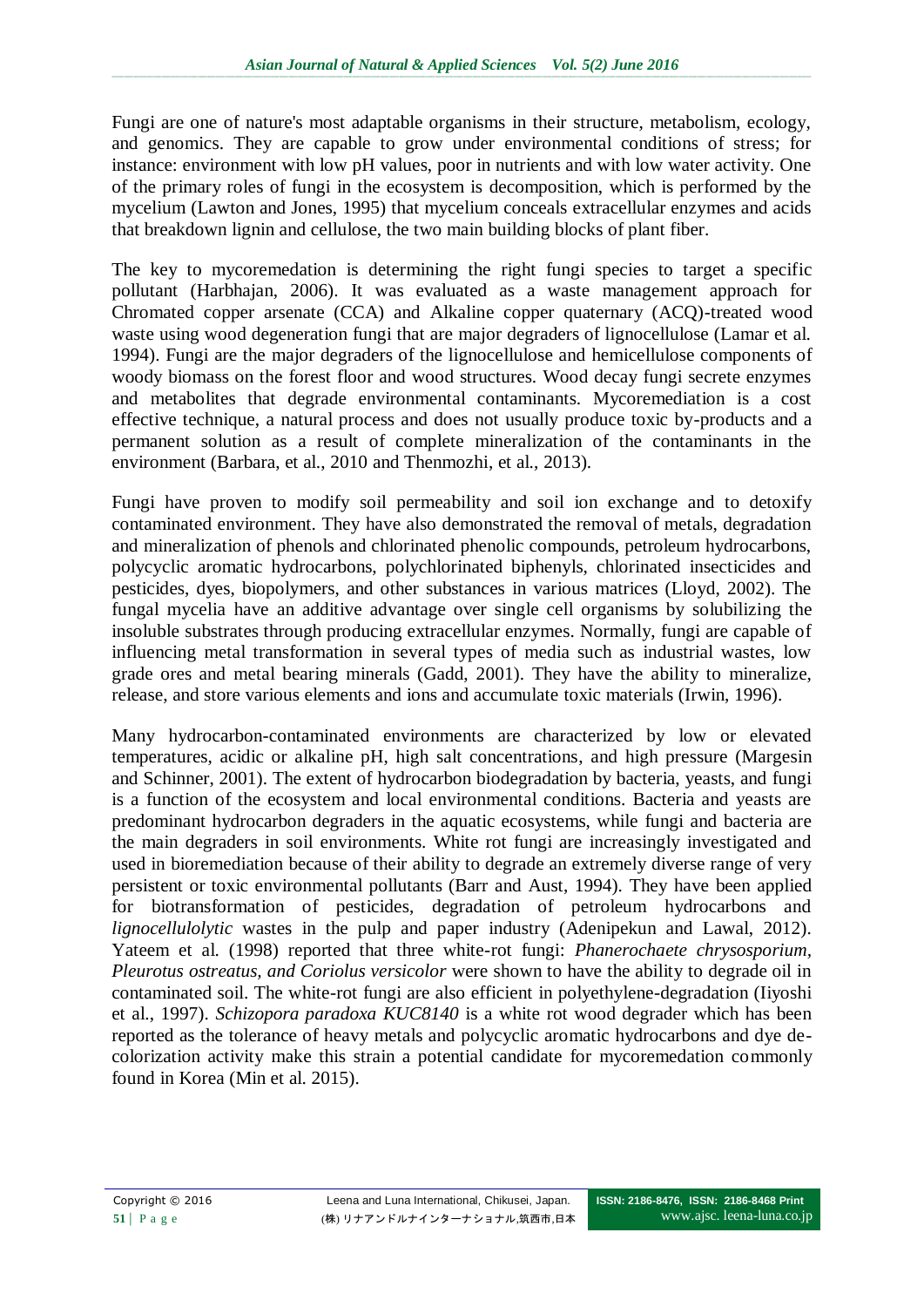

Figure1: Branched Oyster Mushroom: Role of fungi: breaking down plant and woody material; carbon based plant cell structures, such as cellulose and lignin, saprophytic fungi use their digestive enzymes to break down chemicals like hydrocarbons and pesticides; larger hydrocarbon chains into smaller pieces; extract and hyper-accumulate heavy metals, concentrating them in the fruiting body of the fungi (We can see the picture of mushroom).

#### Source: Leila Darwish:

#### *<http://earthrepair.ca/resources/bioremediation-types/mycoremediation/#prettyPhoto>*

Most studies (Singh and Gauba, 2014) have revealed that mushrooms can bioaccumulation heavy metals from metal contaminated soils and they are purifier of oil contaminated soils (Emuh, 2010), for instances, effective mush rooms with the heavy metals they can remove: *Galerinavittiformis* (Cu, Cd, Cr, Pb and Zn); *Marasmiusoreades species* (bismuth and titanium) and *Hypholomacapnoides* (Ti, Sr and Mn). *Phanerochaete chrysosporium*, *Agaricus bisporus*, *Trametes versicolor* and *Pleurotus ostreatus* amongst many mushrooms have been described in the decontamination of polluted sites; also *Lentinus squarrosulus*, *Pleurotus tuber-regium*, *P. ostreatus* and *P. pulmonarius* have been employed in bioremediation of contaminated soils both *in-situ* and *ex-situ in Nigeria (*Adenipekun and Lawal, 2012). *Phanerochaete chrysosporium NRRL 6361* and *Pleurotus pulmonarius CBS 664.97* were confirmed for their ability to grow under nonsterile conditions and to degrade various aromatic hydrocarbons in an aged contaminated soil that also contained high concentrations of heavy metals (D'Annibale et al., 2005).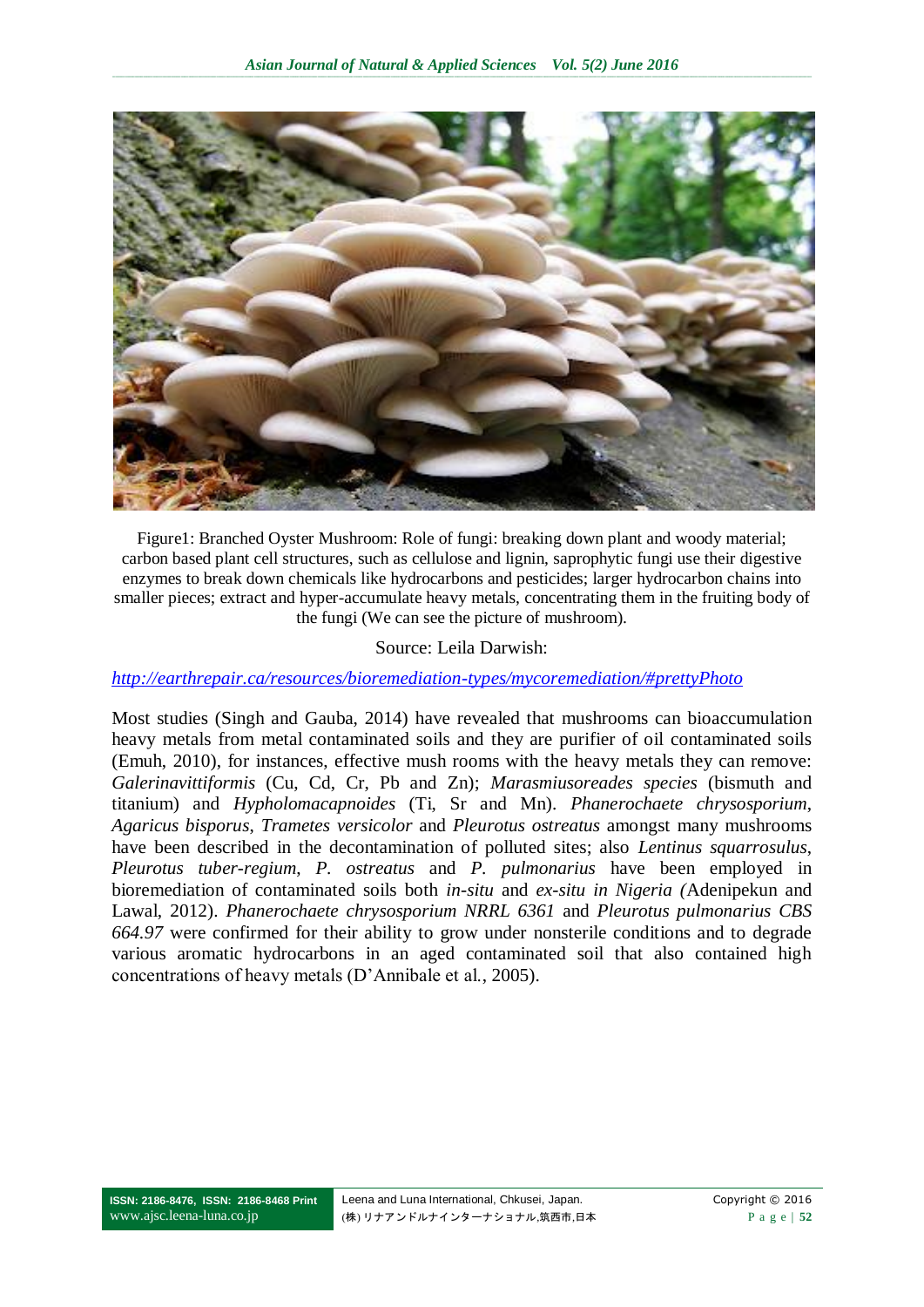**\_\_ \_\_\_\_\_\_ \_\_\_\_\_\_ \_\_\_\_\_\_ \_\_\_\_\_\_ \_\_\_\_\_\_ \_\_\_\_\_\_ \_\_\_\_\_\_ \_\_\_\_\_ \_\_\_\_\_\_ \_\_\_\_\_\_ \_\_\_\_\_\_ \_\_\_\_\_\_ \_\_\_\_\_\_ \_\_\_\_\_\_ \_\_\_\_\_\_ \_\_\_\_\_\_ \_\_\_\_\_ \_\_\_\_\_\_ \_\_\_\_\_\_ \_\_\_\_\_\_ \_\_\_\_\_\_ \_\_\_\_\_\_ \_\_\_\_\_\_ \_\_\_\_\_\_ \_\_\_\_\_ \_\_\_\_\_\_ \_\_\_\_\_\_ \_\_\_\_\_\_ \_\_\_\_\_\_ \_\_\_\_\_\_ \_\_\_\_\_\_ \_\_\_\_\_\_ \_\_\_\_\_ \_\_\_\_\_\_ \_\_\_\_\_\_ \_\_\_\_\_\_ \_\_\_\_\_\_ \_\_\_\_\_\_ \_\_\_\_\_\_ \_\_\_\_\_\_ \_\_\_\_\_ \_\_\_\_ \_\_\_\_\_\_ \_\_\_\_\_\_ \_\_\_\_\_\_ \_\_\_\_\_\_ \_\_\_\_\_\_ \_\_\_\_\_\_ \_\_\_\_\_\_ \_\_\_\_\_ \_\_\_\_\_\_ \_\_\_\_\_\_ \_\_\_\_\_\_ \_\_\_\_\_\_ \_\_\_\_\_\_ \_\_\_\_\_\_ \_\_\_\_\_\_ \_\_\_\_\_\_ \_\_\_\_\_ \_\_\_\_\_\_ \_\_\_\_\_\_ \_\_\_\_\_\_ \_\_\_\_\_\_ \_\_\_\_\_\_ \_\_\_\_\_\_ \_\_\_\_\_\_ \_\_\_\_\_ \_\_\_\_\_\_ \_\_\_\_\_\_ \_\_\_\_\_\_ \_\_\_\_\_\_ \_\_\_\_\_\_ \_\_\_\_\_\_ \_\_\_\_\_\_ \_\_\_\_\_ \_\_\_\_\_\_ \_\_\_**

| Mushroom species                                                           | Pollutants                                   | <b>Comments</b>                                                                                                                                                                                                                                     | References                          |
|----------------------------------------------------------------------------|----------------------------------------------|-----------------------------------------------------------------------------------------------------------------------------------------------------------------------------------------------------------------------------------------------------|-------------------------------------|
| Pleurotus ostreatus                                                        | Cadmium                                      | It possess biosorption capacity and<br>mechanism of biosorption was observed                                                                                                                                                                        | Tay et al. 2011                     |
| Fomes fasciatus                                                            | Copper $(II)$                                | Mushroom is efficient in biosorption of Cu (II) ions and hotalkali<br>treatment increased their affinity for Cu(II) ions                                                                                                                            | Sutherland and<br>Venkobachar, 2013 |
| Pleurotus tuberregium                                                      | Heavy metals                                 | Biosorb the pollutant of heavy metals from the soil artificially<br>contaminated with some heavy metals                                                                                                                                             | Oyetayo et al. 2012                 |
| Flammulina velutipes                                                       | Copper                                       | Mushroom compost used as biosorbent for removing copper ions<br>from aqueous solution                                                                                                                                                               | Luo et al. 2013                     |
| Pleurotus sajorcaju                                                        | heavy metal Zn                               | They biosorb the heavy metals                                                                                                                                                                                                                       | Jibran and Milsee Mol,<br>2011      |
| Agaricus<br>bisporus,<br>Lactarius<br>piperatus                            | Cadmium (II) ions                            | Wild L. piperatus showed higher removal efficiency on Cd(II) ions<br>compared to the cultivated A. bisporus                                                                                                                                         | Nagy et al. 2013                    |
| Pleurotus<br>platypus, Agaricus<br>bisporus, Calocybe indica<br>Jelly sp., | Copper, Zinc, Iron,<br>Cadmium, Lead, Nickle | They are effective biosorbent for the removal these ions from<br>aqueous solution                                                                                                                                                                   | Lamrood and Ralegankar,<br>2013     |
| Schizophyllum<br>commune and<br>Polyporous sp                              | malachite green                              | 99.75% (Jelly sp.), 97.5% (Schizophyllum commune), 68.5%<br>(Polyporous sp.2) dye was degraded in 10 days                                                                                                                                           | Rajput et<br>al. 2011               |
| Lentinula<br>edodes                                                        | 2,4dichlorophenol                            | Mushrooms degraded 2,4 dichlorophenol (DCP) by using vanillin as<br>an activator                                                                                                                                                                    | Tsujiyama<br>et al. 2013            |
| Coriolus<br>versicolor<br><b>MKACC 52492</b>                               | PAH                                          | Mushroom possesses ability to degrade PolyR<br>478 which decide its suitability to degrade PAH. Ligninmodifying<br>enzymes laccase, manganese dependent peroxidase (MnP), and lignin<br><i>peroxidase</i> (LiP)was found to produce for degradation | Jang et al. 2009                    |
| Pleurotus<br>ostreatus                                                     | Oxo Biodegradable<br>plastic                 | Mushrooms degraded the plastic and grew on it.                                                                                                                                                                                                      | da Luz et<br>al. 2013               |
| Pleurotus<br>pulmonarius                                                   | crude oil                                    | crude oil was degraded                                                                                                                                                                                                                              | Olusola<br>and<br>Anslem, 2010      |
| Pleurotus<br>pulmonarius                                                   | Radioactive<br>Cellulosic based<br>waste     | Waste containing mushroom mycelium was solidified with Portland<br>cement and then this solidified waste act as first barrier against the<br>release of radio-contaminants                                                                          | Eskander et<br>al. 2012             |

### **Table 1. Removal/Degradation of Pollutants by Biomass of Mushrooms**

Copyright © 2016 Leena and Luna International, Chikusei, Japan. 53 | P a g e (株) リナアンドルナインターナショナル,筑西市,日本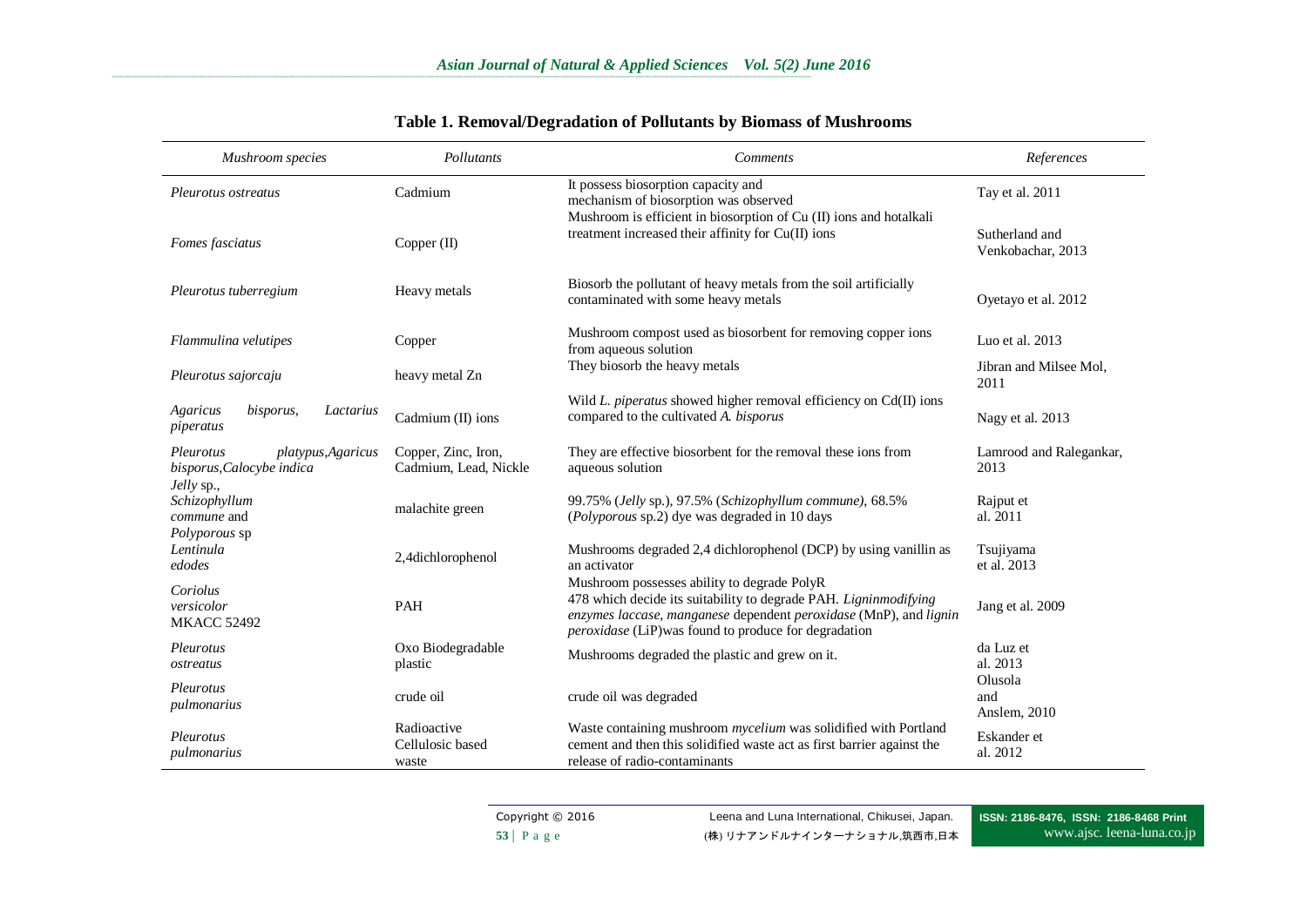*Aspergillus flavus* colonized and degraded chitosan-graft poly-methyl methacrylate film by 45% during 25 days of aerobic cultivation as the report of Prashanth et al., (2005). *Phanerochaete chrysosporium* attached to fibers of polyamide-6 and reduced 50% of the polymer's molar mass after 3 months (Klun et al., 2003). Of 15 species of white- and brownrot fungi, Resinicium bicolor was shown to be the most effective fungus for the detoxification of ground waste tire rubber material prior to de-vulcanization (Bredberg et al., 2002).

Filamentous fungi are known to possess higher adsorption capacities for heavy metal removal (Singh and Gauba, 2014). Amongst the filamentous fungi Trichoderma and Mortierella species are the most common fungi isolated from the soil and *Aspergillus and Penicillium species* have frequently been isolated from marine and terrestrial environments have the ability to remediated contaminated environment (Thenmozhi, R., et al., 2013). Polyethylene, with a molecular weight of 4000 to 28 000, is degraded by the cultivation of *Penicillium simplicissimum* YK (Yamada et al., 2001). Enzymes of Mucorrouxii NRRL 1835 and Aspergillus flavus have produced changes in the mechanical properties and weight of disposable polyethylene bags (El-Shafei et al., 1998).

## **CONCLUSION**

Remediation of hydrocarbon and heavy metals contaminated environment is a necessity in order to have a safe and healthy environment. Biological remediation of hydrocarbon and metal contaminated environment offers a better and more environmentally friendly technique. The biological treatment of contaminated environment has become an economically and environmentally attractive alternative as it does not leave behind daughter compounds which are more toxic to the environment than the parent compounds when compared to the physicochemical methods of treatment. Microorganisms play a crucial role in bioremediation of heavy metals from contaminated soils since they are easy to operate, do not produce secondary pollution and show higher efficiency at low metal concentrations. Fungal species can grow in different hazard condition that can enable them to remediate the environment that may not allow the growth of other organisms. Therefore, It is very important to screen fungal species which are effective to remediate soil and water environment contaminated with hydrocarbons and heavy metals. Also researchers should focus on the right fungi species by targeting on a specific pollutant to remediate the heavy metals and hydrocarbons contaminated environments.

## **REFERENCES**

- [1]. Abioye, O. (2011). Biological Remediation of Hydrocarbon and Heavy Metals Contaminated Soil, *Inst. Biol. Sc.*, Kuala Lumpur, Malaysia
- [2]. Adams, G. O., Tawari-Fufeyin, P., Igelenyah, E., & Odukoya, E. (2014). Assessment of heavy metals bioremediation potential of microbial consortia from poultry litter and spent oil contaminated site. *Int. J. Env. Bioremed. & Biodegr., 2*(2): 84-92.
- [3]. Adenipekun, C. O., & Lawal, R. (2012). Uses of mushrooms in bioremediation: A review *Biotechnology and Molecular Biology Review* Vol. *7*(3), pp. 62-68, online at *<http://www.academicjournals.org/BMBR> DOI: 10.5897/BMBR12.006 ISSN 1538- 2273.*
- [4]. Ahameda, M. N., & Kashifb, P. M. (2014). Safety disposal of tannery effluent sludge: challenges to researchers*-a review*. *5*(10): 0975-9492.
- [5]. Asiriuwa, O.D., Ikhuoria, J.U., & Ilori, E.G (2013). "Myco-Remediation potential of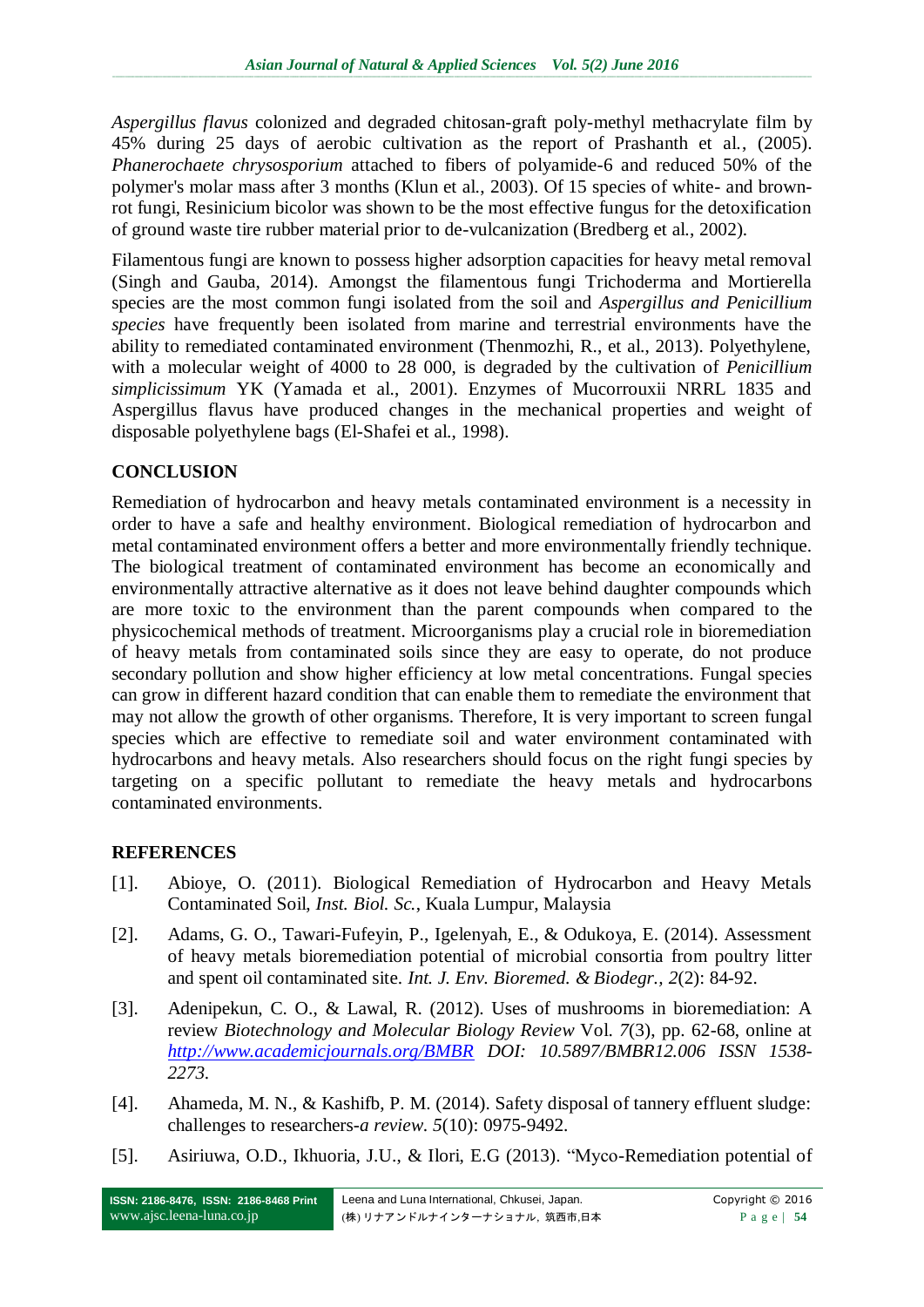heavy metals from contaminated soil." *Bulletin of Environment, Pharmacology and Life Sciences*, *2* (5), 16-22

- [6]. Akpoveta, O.V., & Osakwe, S.A. Determination of heavy metal content in refined petroleum products sold in Agbor metropolis, Delta state, Nigeria. *33rd International Conference of the Chemical Society of Nigeria.* Kuto, Abeokuta, Ogun State, Nigeria. 2010 pp10-16
- [7]. Alexander, M. (1994). Biodegradation and Bioremediation. *Academic Press*, New York, 692.
- [8]. Atagana, H. (2010). Bioremediation of co-contamination of crude oil and heavy metals in soil by phytoremediation using C*hromolaena odorata* (L) King and H.E. Robinson. *Earth and Environ. Sc., 215*: 261-271.
- [9]. Balasubramaniam, A., Boyle, A., & Voulvoulis, N. (2007). Improving petroleum contaminated land remediation decision making through the MCA weighting process. *Chemosphere*, *66*: 791-798.
- [10]. Barr, D., & Aust, S. (1994). Mechanisms of white rot fungi use to degrade pollutants. Environmental Science and Technology, *28*: 78 - 87.
- [11]. Busetti, A., Heitz, M., Cuomo, S., Badder, P., & Traverse, M. (2005). Polycyclic aromatic hydrocarbons in aqueous and solid samples from Italian Wastewater Treatment Plant. *J Chrom. Chem. 11*(2):104-109
- [12]. Castro, G., & Méndez, A. (2008). Heavy metals: Implications associated to fish consumption. *Environ. Toxic. and Pharm., 26*:263-271
- [13]. Clemente, A., Anazawa, T., & Durrant, L. (2001). Biodegradation of polycyclic aromatic hydrocarbons by soil fungi. Brazilian Journal of Microbiology, 32:255-261.
- [14]. Da Luz, J.M.R., Paes, S.A., Nunes, M.D., da Silva, M.C.S., & Kasuya, M.C.M. (2013). Degradation of Oxo-Biodegradable Plastic by *Pleurotus ostreatus*. *PLoS ONE*. *4*(8):69386.
- [15]. D'Annibale, A., Ricci M., Leonardi V., Quaratino D., Mincione E., & Petruccioli M. (2005): Degradation of Aromatic Hydrocarbons by White-Rot Fungi in a Historically Contaminated Soil, *Biotechnology and Bioengineering*, *Inter-Science [\(www.interscience.wiley.com\)](http://www.interscience.wiley.com/). DOI: 10.1002/bit.20461*
- [16]. El-Shafei, H., El-Nasser, N., & Kansoh, A. (1998). Biodegradation of disposable polyethylene by fungi and Streptomyces species. *Polymer degradation Stabilization*, *62*: 361-365.
- [17]. Gadd, G. (2001). Metal transformation. In: Fungi in Bioremediation. Gadd G.M (Eds.) Cambridge University Press. Cambridge, 358-383.
- [18]. Emuh, F. N. (2010). Mushroom as a purifier of crude oil polluted soil. *Inter. J. Sci. Nat*, *1*(2): 127-132.
- [19]. Eskander, S.B., Abd El-Aziz, S.M., El-Sayaad, H., & Saleh. H.M. (2012). Cementation of bio-products generated from biodegradation of radioactive cellulosicbased waste simulates by mushroom. *ISRN Chemical Engineering*, *doi:10.5402/2012/329676.*
- [20]. Gibson, D., & Parales, R., (2000). Aromatic hydrocarbon dioxygenases in environmental biotechnology. *Current Opinion in Biotechnology*, *11*: 236-243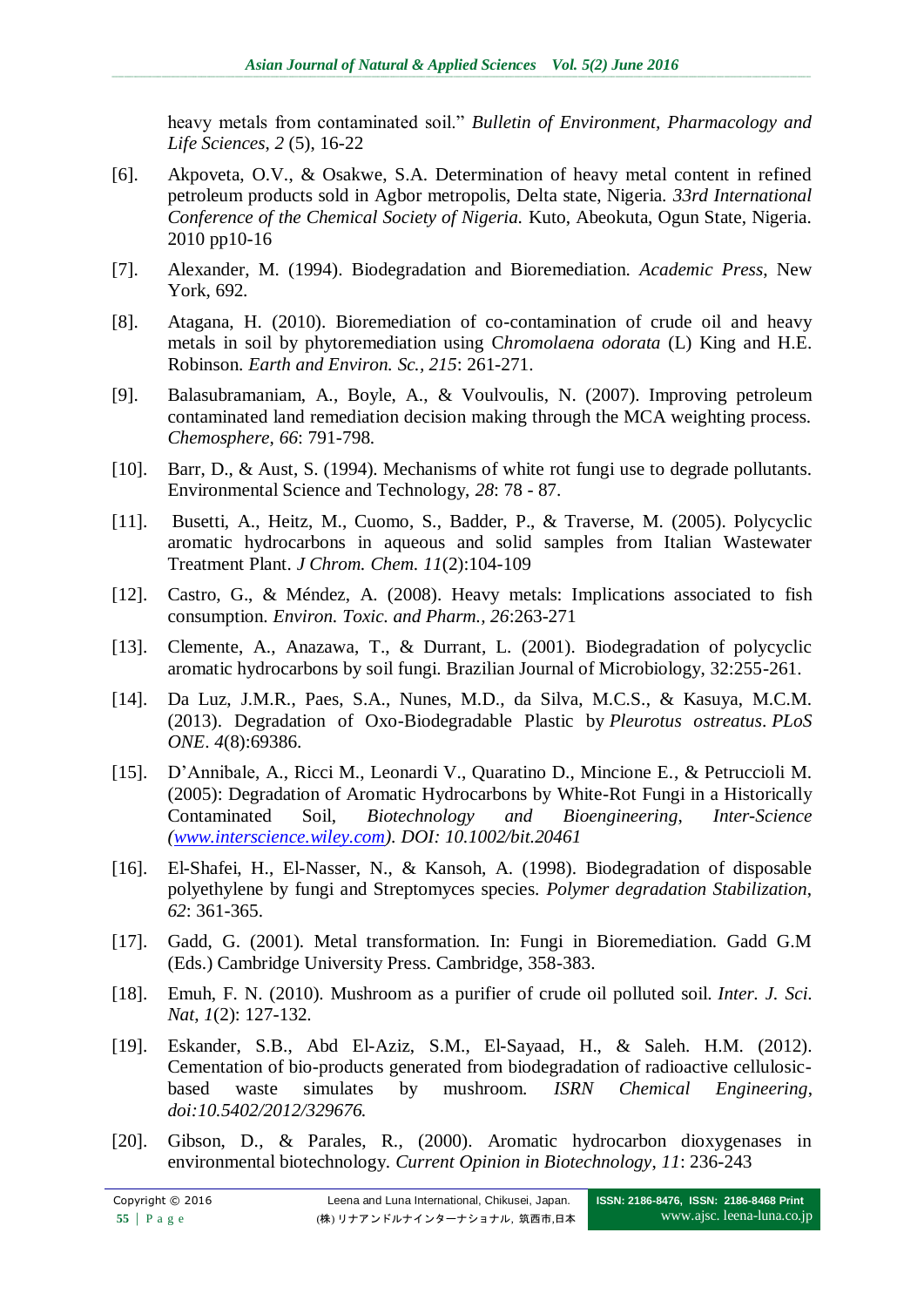- [21]. Iiyoshi, Y., Tsutsumi, Y., & Nishida, T., (1997). Polyethylene biodegradation by white rot fungi. *In: Proceedings of the Ninth International Symposium on Wood and Pulping Chemistry, Montreal, Canada*, *38*:1-4.
- [22]. Irwin, P.(1996). To clean up environmental spill, know your medium. Electrical World 37-40.
- [23]. Jang, K.Y., Cho, S.M., Seok, S.J., Kong, W.S., Kim, G.H., & Sung. J.M. Screening of biodegradable function of indigenous ligno-degrading mushroom using dyes. Mycobiology. 2009; 4:53–61. doi: 10.4489/MYCO.2009.37.1.053. doi:10.4489/MYCO.2009.37.1.053
- [24]. Jibran, A.K., & Milsee, Mol, J.P. (2011). *Pleurotus sajor-caju* Protein: A potential biosorptive agent. *Adv Bio Tech*.; *4:25*–27.
- [25]. Kamaludeen, S., Arunkumar, K., Avudainayagam, S., & Ramasamy, K. (2003). Bioremediation of chromium contaminated environments. *Indust. J. Exper. Biol., 41:* 972-985.
- [26]. Lamrood, P.Y., & Ralegankar, S.D. (2013). Biosorption of Cu, Zn, Fe, Cd, Pb and Ni by non-treated biomass of some edible mushrooms. *Asian J Exp Biol Sci*., *4*:190–195.
- [27]. Luo, D., Yf, X., Tan, Z.L., & Li, X.D. (2013). Removal of  $Cu^{2+}$  ions from aqueous solution by the abandoned mushroom compost of *Flammulina velutipes*. *J Environ Biol*. *4*:359–365.
- [28]. Min, B., Park, H., Jang, Y., Kim, J. J., Kim, K. H., Pangilinan, J., & & Choi, I. G. (2015). Genome sequence of a white rot fungus Schizopora paradoxa KUC8140 for wood decay and mycoremediation. *J.Biotech.*, *211*, 42-43.
- [29]. Okhuoya J.A, (2011). Mushrooms: what they are and what they do. Inaugural Lecture Series 114, University of Benin.
- [30]. Olusola, S.A., & Anslem, E.E. (2010). Bioremediation of a crude oil polluted soil with *Pleurotus Pulmonarius* and*Glomus Mosseae* using *Amaranthus Hybridus* as a test plant. *J Bioremed Biodegrad.*; 4:111.doi:10.4172/2155-6199.1000113.
- [31]. Oyetayo, V.O., Adebayo, A.O., & Ibileye, A. (2012). Assessment of the biosorption potential of heavy metals by*Pleurotus tuber-regium*. *Int J Advanced Biol Res.*; *4*:293– 297.
- [32]. Kumar.A, Bisht.B., Joshi, V., & Dhewa, T. (2011). Review on Bioremediation of Polluted Environment: A Management Tool, *Int. J. Environ. Sc., 1*(6):0976 -4402
- [33]. Lamar, R.T., Davis, M.W., Dietrich, D.M., & Glaser, J.A. (1994). Treatment of a pentachlorophenol-and creosote-contaminated soil using the lignin-degrading fungus *Phanerochaete sordida*: a field demonstration. *Soil Biol. Biochem*. *26*:1603-1611.
- [34]. Lawton, J.H., & Jones, C.G. (1995). Linking species and ecosystems: organisms as ecosystem engineers. In: Linking Species and Ecosystems, C.G. Jones and J.H. Lawton, eds. Chapman & Hall, New York, pp. 141-150
- [35]. Lloyd, J., Anderson, R., & Macaskie, L. (2005). Bioremediation of metals and radionuclides. In: Bioremediation: Applied microbial solutions for real world environmental cleanup. Atlas, R. and Philp, J. (eds). *ASM* Press, ISBN 1-55581-239- 2, Washington, D.C. 294.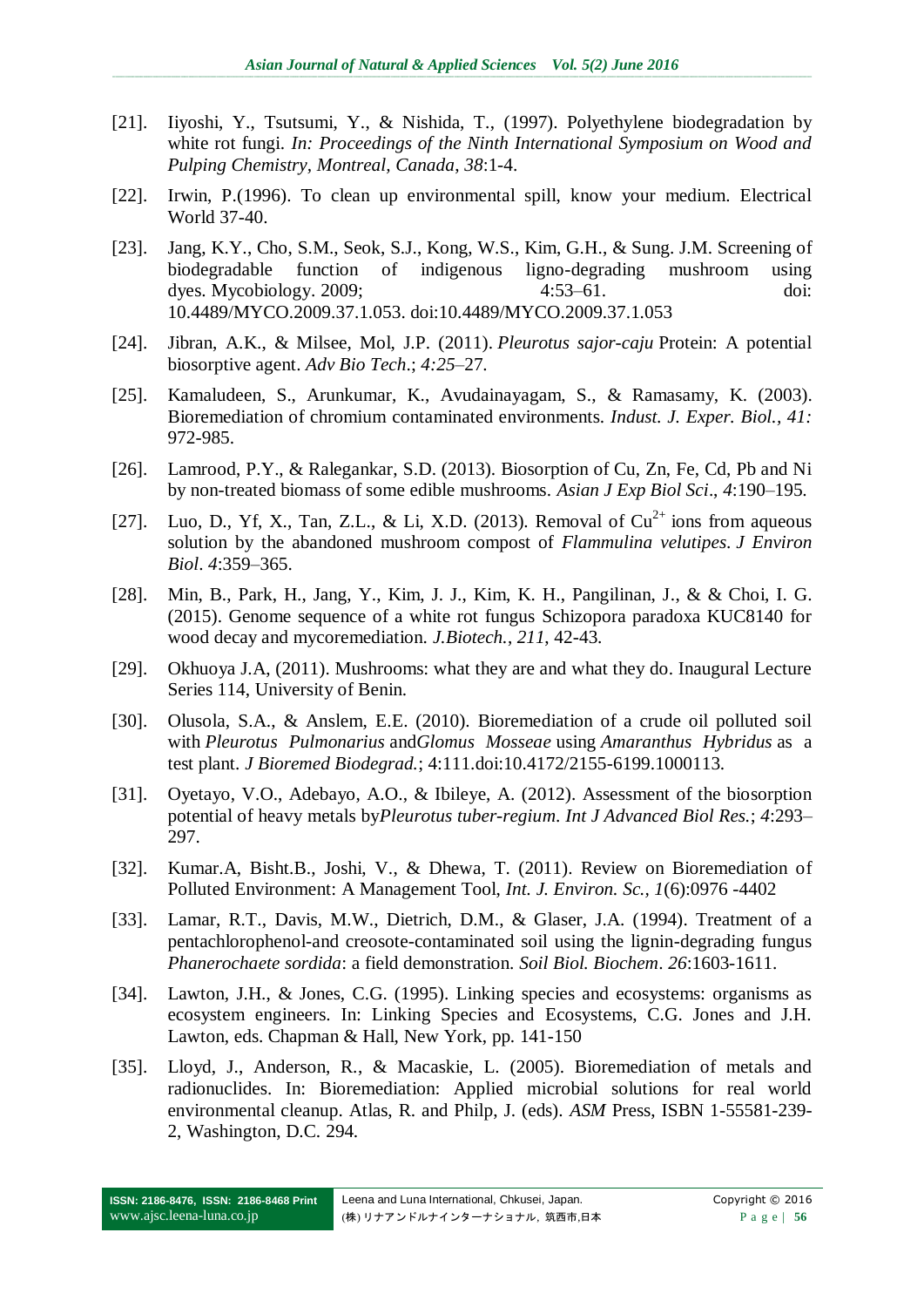- [36]. Lloyd, J. (2002). Bioremediation of metals: The application of microorganisms that make and break minerals. *Microbiology Today, 29*:67-69.
- [37]. Lloyd, C., & Cackette, T. (2001). Air and waste Management Association, *51*:805- 847
- [38]. Mishra, S., Jyot, J., Kuhad, R. C., & Lal, B. (2001). Evaluation of inoculum addition to stimulate in situ bioremediation of oily-sludge-contaminated soil. *Applied and environmental microbiology*, *67*(4), 1675-1681.
- [39]. Margesin, R., & Schinner, F. (2001). Biodegradation and bioremediation of hydrocarbons in extreme environments, *Applied Microbiol. and Biotech., 56*:650-663
- [40]. Ming-Ho, Y. (2005). Biological and Health Effects of Pollutants, Chap.12, CRC Press LLC, ISBN 1-56670-670-2, 2nd Edition, *Environmental Toxicology: Boca Raton*, USA.
- [41]. Nagy, B., Măicăneanu, A., Indolean, C., Mânzatu, C., & ilaghi-Dumitrescu, M.C. (2013). Comparative study of Cd(II) biosorption on cultivated *Agaricus bisporus* and wild *Lactarius piperatus* based biocomposites. Linear and nonlinear equilibrium modelling and kinetics *J Taiwan Inst Chem E*. doi:10.1016/j.jtice.2013.08.013.
- [42]. Okoh, A., & Trejo-Hernandez, M. (2006). Remediation of petroleum polluted systems: Exploiting the bioremediation strategies. *Afr. J. of Biotech., 5*(25): 2520- 2525.
- [43]. Oleszczuk, P., & Baran, S. (2003). "Degradation of individual polycyclic aromatic hydrocarbons (PAHs) in soil polluted with aircraft fuel." *Polish J. of Environ. Studies, 12*: 431-437.
- [44]. Owabor, C.N., Ogbeide, S.E., & Susu, A.A. (2010). "Degradation of polycyclic aromatic hydrocarbons: Model simulation for bioavailability and biodegradation". *Canad. J. Chem. Eng., 88* (2), 268-276.
- [45]. Peterson, P. (2007). Assessment of Exposure to Chemical Pollutants in Food and Water, In: Mineral Components in Foods, Szefer P. and Nriagu J.O. (Eds), 413-431, *Taylor and Francis Group*, ISBN 978-0-8493-2234-1,
- [46]. Boca, R., & Perelo, L. (2010). In situ and bioremediation of organic pollutants in aquatic sediments. Review: *J. of Hazardous Mater., 177*: 81- 89.
- [47]. Philp, J., & Atlas, R. (2005). Bioremediation of contaminated soil and aquifers. In: Bioremediation: Applied Microbial Solution for Real- World Environmental Clean Up. Atlas, R. M., and Jim, C. P. (ed.) ASM Press, ISBN 1-55581-239-2, Washington, D.C., 139.
- [48]. Prashanth, H., Lakshman, K., Shamala, T., & Tharanathan, R. (2005). Biodegradation of chitosan-graft polymethylmethacrylate films. *Int. Biodeterioration and Biodegradation, 56*:115-120.
- [49]. Rajput, Y., Shit S., Shukla, A., & Shukla, K. (2011). Biodegradation of malachite green by wild mushroom of Chhatisgrah. *J Exp Sci.*; *4*:69–72.
- [50]. Singh A., & Gauba P. (2014). Mycoremediation: A Treatment for Heavy Metal Pollution of Soil, *Journal of Civil Engineering and Environmental Technology*, *1*(4),  $59 - 61$
- [51]. Sobolev, D., & Begonia, M. (2008). Effects of heavy metal contamination upon soil